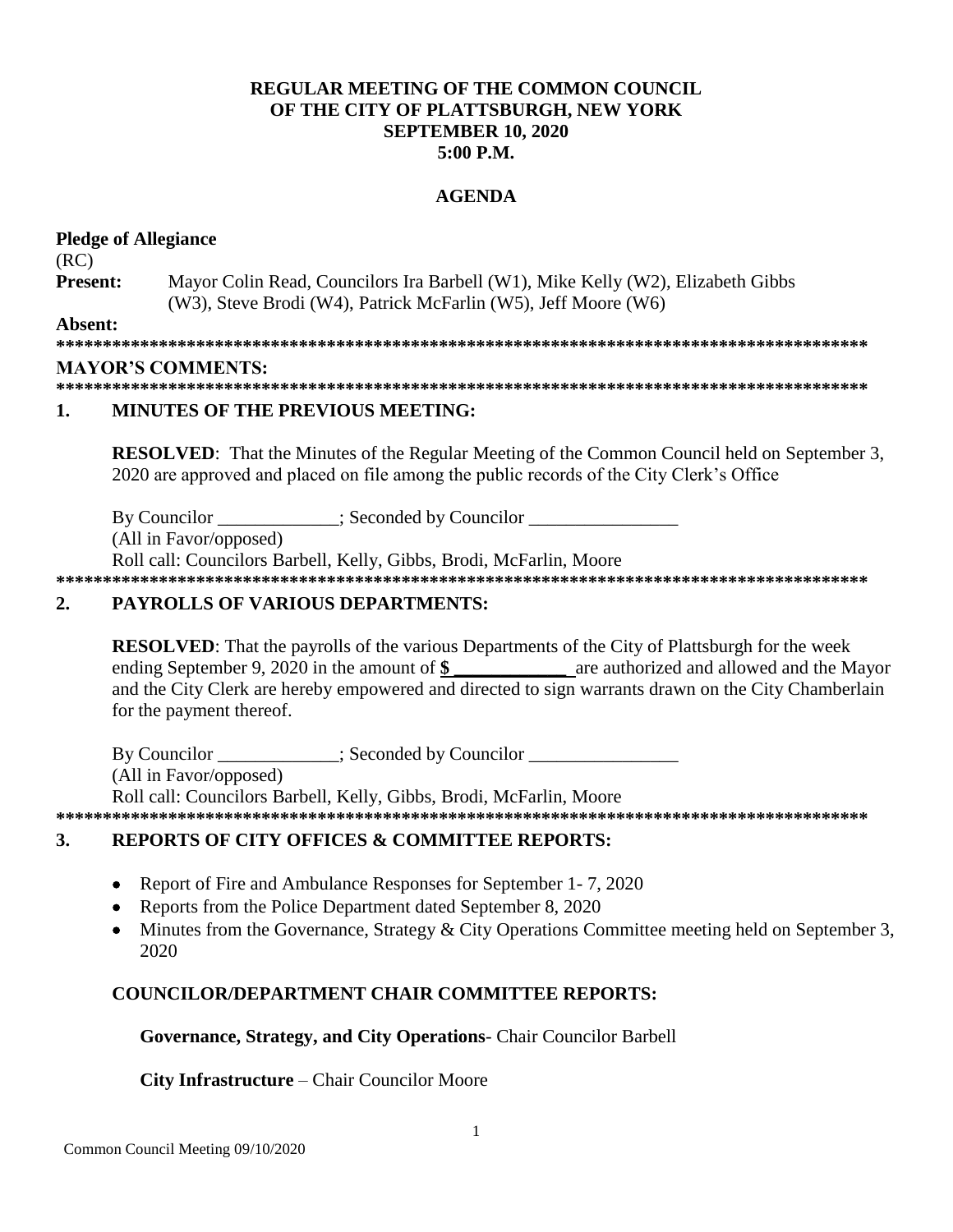**Finance and Budget –** Chair Councilor Kelly **Public Safety** – Chair Councilor Gibbs **Plattsburgh Public Library** – Chair Councilor McFarlin **MLD -** MLD Board President Councilor McFarlin **RESOLVED**: That the reports as listed are hereby ordered received and any written reports are placed on file among the public records of the City Clerk's Office. By Councilor \_\_\_\_\_\_\_\_\_\_\_; Seconded by Councilor \_\_\_\_\_\_\_\_\_\_\_\_\_\_\_\_\_\_\_\_\_\_\_\_\_\_\_\_\_\_\_\_ (All in Favor/opposed) Roll call: Councilors Barbell, Kelly, Gibbs, Brodi, McFarlin, Moore **\*\*\*\*\*\*\*\*\*\*\*\*\*\*\*\*\*\*\*\*\*\*\*\*\*\*\*\*\*\*\*\*\*\*\*\*\*\*\*\*\*\*\*\*\*\*\*\*\*\*\*\*\*\*\*\*\*\*\*\*\*\*\*\*\*\*\*\*\*\*\*\*\*\*\*\*\*\*\*\*\*\*\*\*\*\*\* 4. CORRESPONDENCE OR RECOMMENDATIONS FROM BOARDS: None \*\*\*\*\*\*\*\*\*\*\*\*\*\*\*\*\*\*\*\*\*\*\*\*\*\*\*\*\*\*\*\*\*\*\*\*\*\*\*\*\*\*\*\*\*\*\*\*\*\*\*\*\*\*\*\*\*\*\*\*\*\*\*\*\*\*\*\*\*\*\*\*\*\*\*\*\*\*\*\*\*\*\*\*\*\*\* 5. AUDIT OF CLAIMS: RESOLVED:** That the bills Audited by the Common Council for the week ending September 11, 2020 in the amount of \$ **\_\_\_\_\_\_\_\_\_\_\_** are authorized and allowed and the Mayor and City Clerk are hereby authorized and directed to sign warrants drawn on the City Chamberlain for the payment thereof. By Councilor \_\_\_\_\_\_\_\_\_\_\_\_; Seconded by Councilor \_\_\_\_\_\_\_\_\_\_\_\_\_\_\_\_\_\_\_\_\_\_\_\_\_\_\_\_\_\_\_ (All in Favor/opposed) Roll call: Councilors Barbell, Kelly, Gibbs, Brodi, McFarlin, Moore **\*\*\*\*\*\*\*\*\*\*\*\*\*\*\*\*\*\*\*\*\*\*\*\*\*\*\*\*\*\*\*\*\*\*\*\*\*\*\*\*\*\*\*\*\*\*\*\*\*\*\*\*\*\*\*\*\*\*\*\*\*\*\*\*\*\*\*\*\*\*\*\*\*\*\*\*\*\*\*\*\*\*\*\*\*\*\* 6. PERSONS ADDRESSING COUNCIL ON AGENDA ITEMS ONLY:**  \_\_\_\_\_\_\_\_\_\_\_\_\_\_\_\_\_\_\_\_\_\_\_\_\_\_\_\_\_\_\_\_\_\_\_\_\_\_\_\_\_\_\_\_\_\_\_\_\_\_\_\_\_\_\_\_\_\_\_\_\_\_\_\_\_\_\_\_\_\_\_\_\_\_\_\_\_\_\_\_\_\_\_\_ \_\_\_\_\_\_\_\_\_\_\_\_\_\_\_\_\_\_\_\_\_\_\_\_\_\_\_\_\_\_\_\_\_\_\_\_\_\_\_\_\_\_\_\_\_\_\_\_\_\_\_\_\_\_\_\_\_\_\_\_\_\_\_\_\_\_\_\_\_\_\_\_\_\_\_\_\_\_\_\_\_\_\_\_ **\*\*\*\*\*\*\*\*\*\*\*\*\*\*\*\*\*\*\*\*\*\*\*\*\*\*\*\*\*\*\*\*\*\*\*\*\*\*\*\*\*\*\*\*\*\*\*\*\*\*\*\*\*\*\*\*\*\*\*\*\*\*\*\*\*\*\*\*\*\*\*\*\*\*\*\*\*\*\*\*\*\*\*\*\*\*\* 7. OTHER ITEMS: Motion to remove item 7A from the Table:** By Councilor  $\qquad \qquad :$  Seconded by Councilor Roll call: Councilors Barbell, Kelly, Gibbs, Brodi, McFarlin, Moore **ACTION TAKEN:** Adopted Defeated Withdrawn Tabled

**A. RESOLVED:** In accordance with the request therefore the Common Council approves renewing the contract with Plattsburgh Housing Authority for the provision of Supplemental Police Services by a Plattsburgh Police Officer (September 1, 2020 – August 31, 2021). The total revenue for the City is billed on a monthly basis per the contract. There is no change in the contract provisions or reimbursement cost from 2020.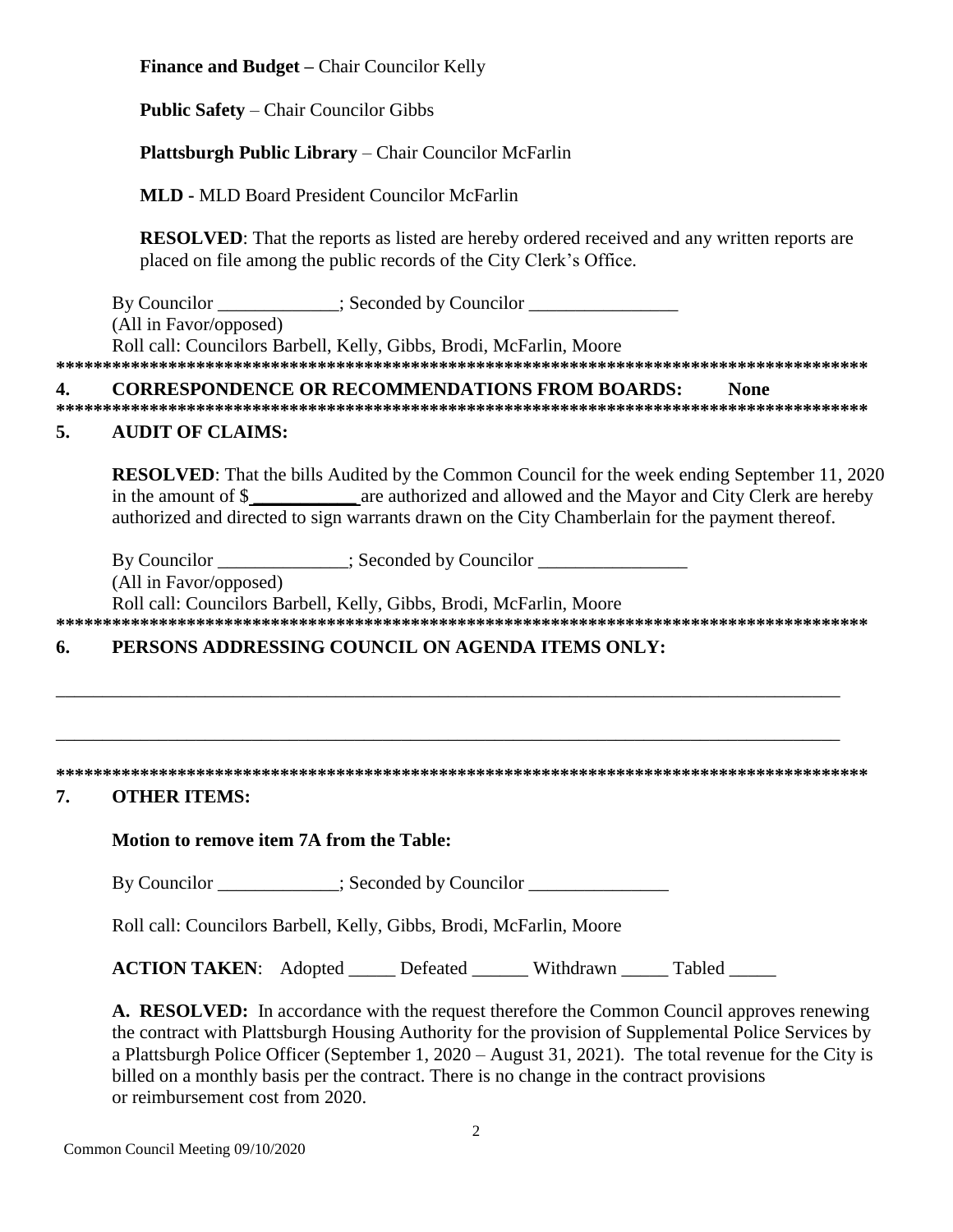Discussion:

Roll call: Councilors Barbell, Kelly, Gibbs, Brodi, McFarlin, Moore

**ACTION TAKEN:** Adopted Defeated Withdrawn Tabled Follow up Action:

**\*\*\*\*\*\*\*\*\*\*\*\*\*\*\*\*\*\*\*\*\*\*\*\*\*\*\*\*\*\*\*\*\*\*\*\*\*\*\*\*\*\*\*\*\*\*\*\*\*\*\*\*\*\*\*\*\*\*\*\*\*\*\*\*\*\*\*\*\*\*\*\*\*\*\*\*\*\*\*\*\*\*\*\*\*\*\*\*\*\***

# **B. ADOPTING AMENDED FINDINGS STATEMENT FOR DOWNTOWN AREA IMPROVEMENT PROJECTS**

**WHEREAS**, the City of Plattsburgh is undertaking a series of revitalization efforts that are collectively described as the Downtown Area Improvement Projects (DAIP); and

**WHEREAS,** the Plattsburgh Common Council determined that the DAIP are collectively a Type I Action pursuant to the State Environmental Quality Review Act (SEQRA), identified the potential Involved Agencies under SEQRA and was designated as SEQRA Lead Agency with consent of the Involved Agencies; and

**WHEREAS**, the Common Council duly conducted comprehensive review of the DAIP through preparation of a Generic Environmental Impact Statement (GEIS) pursuant to SEQRA and Section 617.10 of the implementing Regulations set forth at Title 6 of the New York Compilation of Codes, Rules and Regulations (NYCRR); and

**WHEREAS, t**he Common Council adopted a SEQRA Statement of Findings, including the specific findings and certifications required by the SEQRA Regulations at 6 NYCRR Section 617.11(d), on February 20, 2020, and authorized and directed the City Clerk to file the Statement of Findings as required by SEQRA; and

**WHEREAS,** subsequent to the Common Council's adoption of the Statement of Findings, detailed plans for one component of the DAIP, the Durkee Lot Mixed-Use Development (DLMUD), were presented to the City of Plattsburgh Planning Board and the Zoning Board of Appeals seeking required approvals; and

**WHEREAS,** in response to feedback from both of these Boards, the project sponsor refined and revised the DLMUD plans; and

WHEREAS, the proposed changes were deemed to be sufficiently substantial by the Common Council to require preparation of an Amendment to the Statement of Findings; and

**WHEREAS**, an Amendment to the Statement of Findings has been prepared to reflect analysis of these modifications; and

**WHEREAS**, the proposed Amendment has been reviewed by the Common Council;

# **NOW, THEREFORE, BE IT RESOLVED AS FOLLOWS:**

**1.** The Common Council hereby adopts the Amendment to the Statementof Findings and ratifies and affirms the specific findings and certifications required by the SEQRA Regulations at 6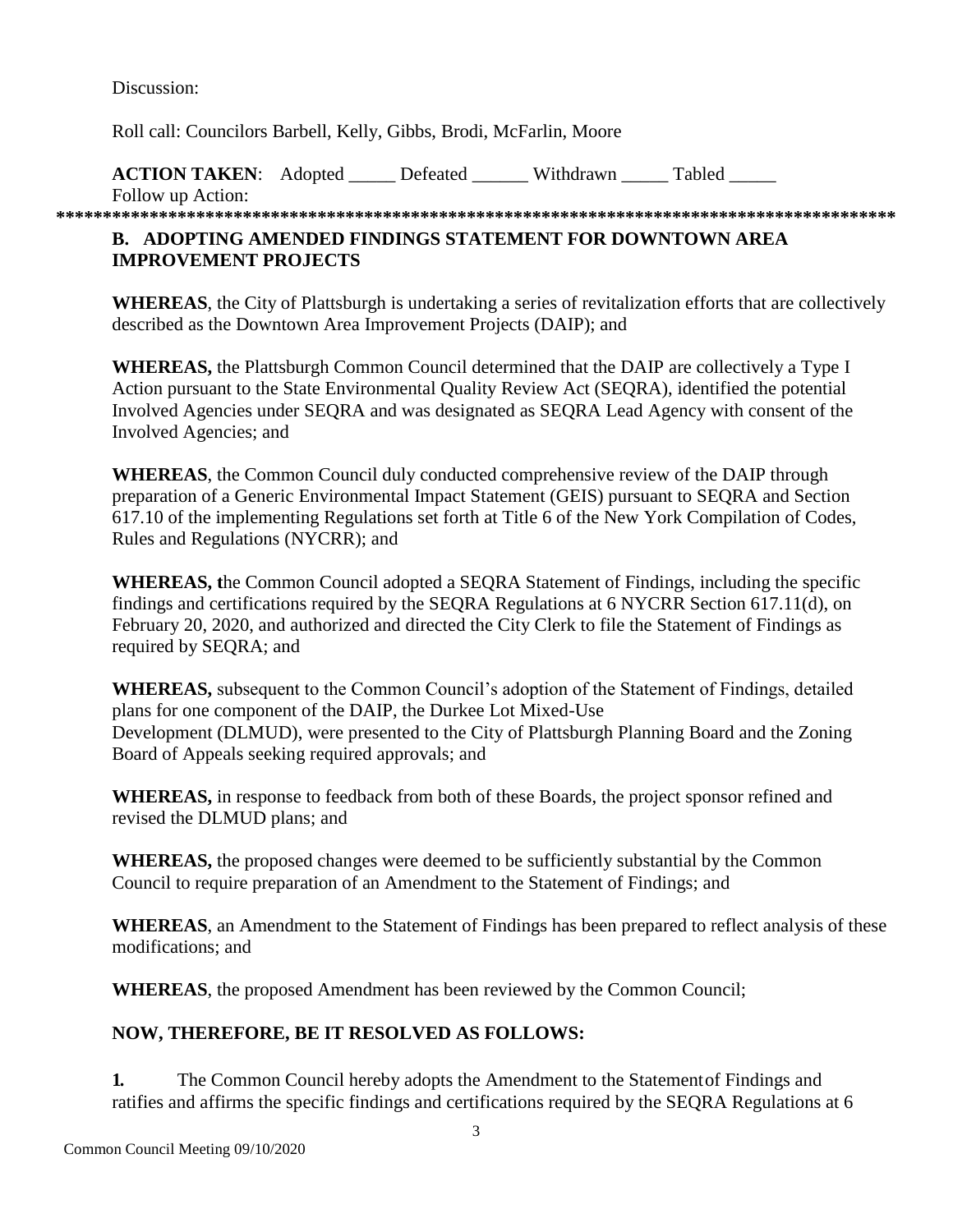NYCRR Section 617.11(d).

The City Clerk is authorized and directed to file the Amendment to the Statement of  $2.$ Findings as required by the SEORA Regulations.

By Councilor : Seconded by Councilor

Discussion:

Roll call: Councilors Barbell, Kelly, Gibbs, Brodi, McFarlin, Moore

**ACTION TAKEN:** Adopted Defeated Withdrawn Tabled Follow up Action:

C. RESOLVED: In accordance with the request therefore the Common Council agrees to and authorizes entering into an agreement with HydroSource Associates based on their August 17, 2020 proposal at an estimated amount of \$125,000.

By Councilor : Seconded by Councilor

Discussion:

Roll call: Councilors Barbell, Kelly, Gibbs, Brodi, McFarlin, Moore

**ACTION TAKEN:** Adopted Defeated Withdrawn Tabled

Follow up Action:

**D.** AUTHORIZING THE FORMATION OF THE PLATTSBURGH PROGRESS LOCAL DEVELOPMENT CORPORATION (THE "CORPORATION"), APPROVING A FORM OF CERTIFICATE OF INCORPORATION FOR THE CORPORATION, APPOINTING THE INITIAL DIRECTORS OF THE CORPORATION, AND AUTHORIZING THE CORPORATION TO PERFORM ESSENTIAL GOVERNMENTAL FUNCTIONS INCLUDING ACTIVITIES ASSOCIATED WITH JOB CREATION AND THE PROMOTION OF COMMUNITY AND ECONOMIC DEVELOPMENT INITIATIVES.

WHEREAS, it is the policy of the State of New York to promote the economic welfare and prosperity of its inhabitants and to actively promote, attract, encourage, and develop economically sound commerce and industry; and

WHEREAS, the City of Plattsburgh (the "City") is tasked with the responsibility to promote the health, safety and general welfare of the residents of the City by among other things preventing unemployment and economic deterioration including by increasing and maintaining employment opportunities and attracting and sustaining economically sound commerce; and

WHEREAS, it is essential for the City to support the operations and activities of both for-profit and notfor-profit entities and corporations within the City in furtherance of both job creation and retention opportunities within the City; and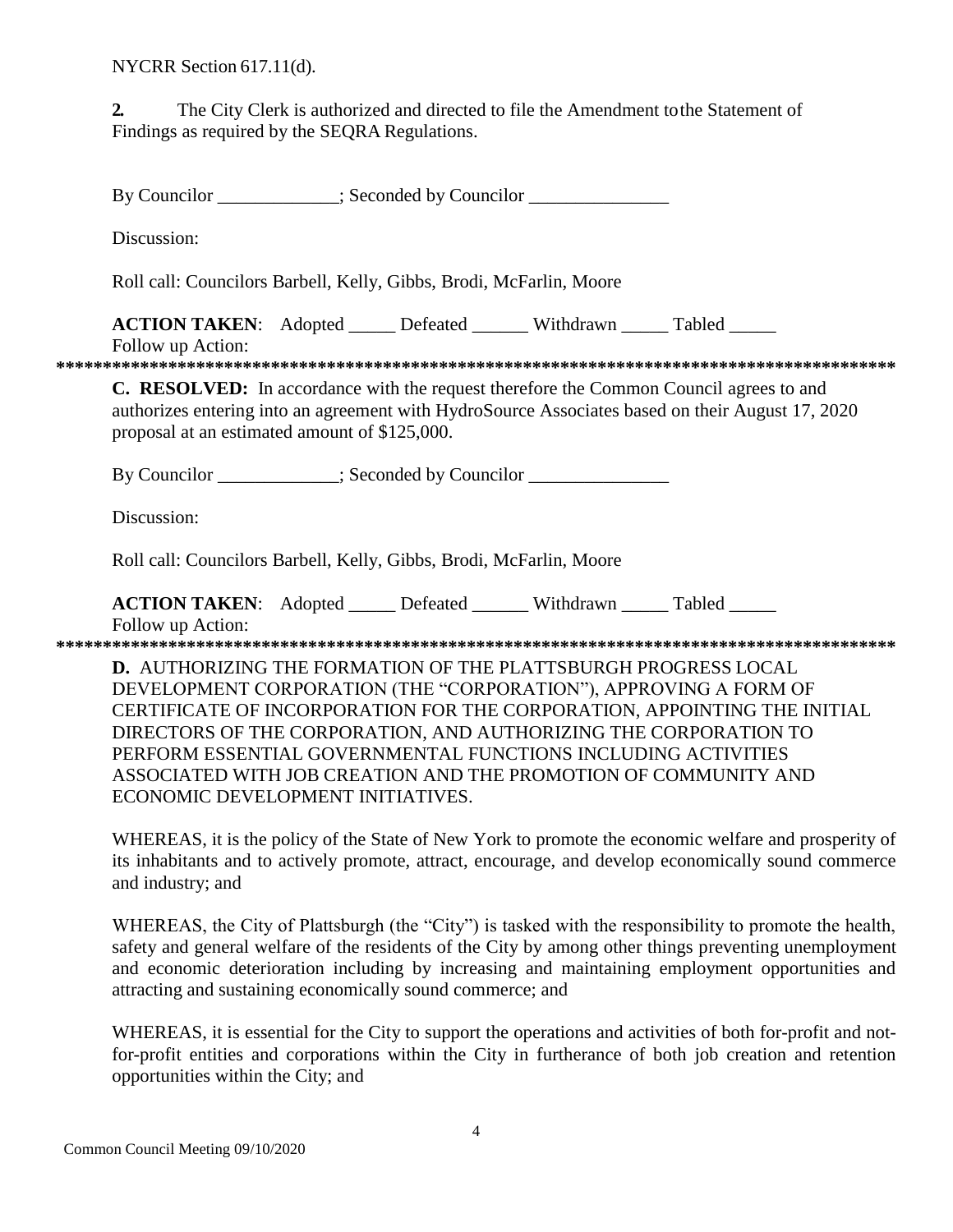WHEREAS, Section 1411 of the Not-For-Profit Corporation Law of the State of New York (the "LDC Act") authorizes the establishment of not-for-profit local development corporations operated exclusively for the charitable or public purposes of relieving and reducing unemployment, promoting and providing for additional and maximum employment, bettering and maintaining job opportunities, instructing or training individuals to improve or develop their capabilities for such jobs, and lessening the burdens of government and acting in the public interest; and

WHEREAS, in furtherance of the foregoing, the City desires to establish the new local development corporation pursuant to the LDC Act to undertake certain projects and initiatives for the benefit of and to relieve the burdens of the City, including, but not limited to undertaking certain local development projects, financings through the issuance of tax exempt and taxable bonds, notes and other instruments for the benefit of both for-profit and not-for-profit entities and corporations located within the City; and

WHEREAS, a proposed certificate of incorporation (the "Certificate of Incorporation", a copy of which is attached hereto as Exhibit A for the establishment of PLATTSBURGH PROGRESS LDC (the "Corporation") pursuant to the LDC Act has been prepared for review by this Common Council; and

WHEREAS, in furtherance of the foregoing public purposes and the LDC Act, this Common Council desires to establish the Corporation to undertake the purposes and powers as set forth within the LDC Act, including (1) to construct, acquire, rehabilitate and improve for use by others industrial or manufacturing plants in the territory in which its operations are principally to be conducted, (2) to assist financially in such construction, acquisition, rehabilitation and improvement, to maintain such plants for others in such territory, (3) to disseminate information and furnish advice, technical assistance and liaison with federal, state and local authorities with respect thereto, (4) to acquire by purchase, lease, gift, bequest, devise or otherwise real or personal property or interests therein, (5) to borrow money and to issue negotiable bonds, notes and other obligations therefor, and (6) to sell, lease, mortgage or otherwise dispose of or encumber any such plants or any of its real or personal property or any interest therein upon such terms as it may determine to be suitable; and

WHEREAS, to accomplish the purposes and powers as set forth within the LDC Act and Certificate of Incorporation, including relieving the burdens of the City and the undertaking of projects for the benefit of both for-profit and not-for-profit entities and corporations in furtherance of their access to cost-effective capital for projects that enhance, create and preserve employment opportunities for residents of the City, this Common Council desires to task the Corporation with such burdens and responsibilities and authorizes the Corporation, once established, to issue bonds on behalf of the City for such purposes pursuant to and in accordance with applicable provisions of the Internal Revenue Code (the "Code");

### NOW, THEREFORE, BE IT

RESOLVED, that the City hereby authorizes the establishment of the City of Plattsburgh LDC pursuant to the LDC Act. The Mayor is hereby authorized to execute and cause the filing of the Certificate of Incorporation in substantially the form attached hereto as Exhibit A, with such changes, modifications, variations, omissions and insertions as may be approved by the Mayor in consultation with the City Attorney; and be it further

RESOLVED, that the City, acting by and through this Common Council, shall serve as the sole member of the Corporation. In furtherance of same, this Common Council hereby approves the appointment of the following individuals to serve as the initial Directors of the Corporation: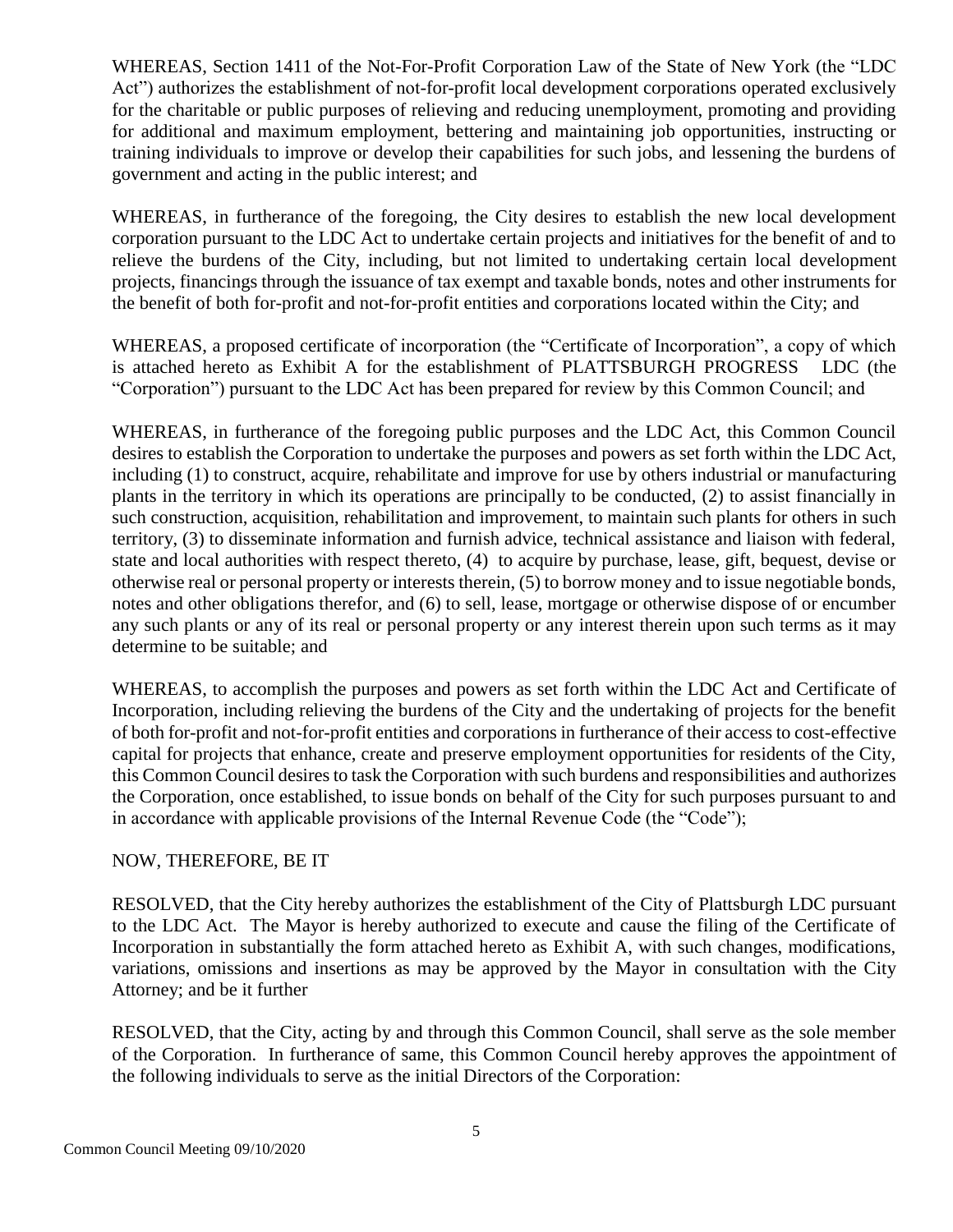- 1. Timothy McCormick
- 2. Robert C. Smith
- 3. Jerry Rosenbaum

# And be it further

RESOLVED, that the Corporation is hereby designated as an on behalf of issuer of the City for the purposes of issuing bonds, notes and other instruments with authority to exercise on the City's behalf all lawful powers as may be deemed necessary to accomplish its public purposes including to enhance, create and preserve employment opportunities for residents of the City, such purposes and powers to include, but not be limited to, those powers contained within the LDC Act and the Certificate of Incorporation, with the power to issue tax exempt and taxable bonds, notes, or other instruments on behalf of the City in furtherance of its purposes, provided however that any obligations issued by the Corporation shall never be a debt of the State of New York, the City or any political subdivision thereof (other than Corporation) and neither the State of New York, the City or any political subdivision thereof (other than Corporation) shall be liable thereon; and be it further

RESOLVED, that this Common Council hereby authorizes the City to covenant and agree with the Corporation in any transaction undertaken by the Corporation in furtherance of the LDC Act, the Certificate of Incorporation, and any initiatives described herein, and for the benefit of the Corporation and the holders from time to time of any bonds, notes or other instruments or other securities (hereinafter collectively, the "Securities") issued by the Corporation that the City will not limit or alter the rights of the Corporation to fulfill the terms of its agreements with the holders of the Securities or in any way impair the rights and remedies of such holders of the security for the Securities until the Securities, together with the interest due thereon or payable in respect thereof and all costs and expenses in connection with any actions or proceeding by or on behalf of such holders, are fully met and discharged. Authorized representatives of the City are hereby granted the power to make such a covenant to and agreement with the Corporation and to take any and all actions necessary or desirable to cause such covenant and agreement to be made or enforced. The Corporation is hereby authorized to assign to or for the benefit of the holders of its Securities any covenant or agreement made by the City pursuant to the foregoing provisions; and be it further

RESOLVED, that this resolution shall take effect immediately.

By Councilor \_\_\_\_\_\_\_\_\_\_; Seconded by Councilor \_\_\_\_\_\_\_\_\_\_\_\_\_\_\_\_\_\_\_\_\_\_\_\_\_\_\_\_\_\_\_\_\_

Discussion:

Roll call: Councilors Barbell, Kelly, Gibbs, Brodi, McFarlin, Moore

**ACTION TAKEN:** Adopted \_\_\_\_\_ Defeated \_\_\_\_\_\_ Withdrawn \_\_\_\_\_ Tabled \_\_\_\_\_

Follow up Action: **\*\*\*\*\*\*\*\*\*\*\*\*\*\*\*\*\*\*\*\*\*\*\*\*\*\*\*\*\*\*\*\*\*\*\*\*\*\*\*\*\*\*\*\*\*\*\*\*\*\*\*\*\*\*\*\*\*\*\*\*\*\*\*\*\*\*\*\*\*\*\*\*\*\*\*\*\*\*\*\*\*\*\*\*\*\*\*\*\*\***

**E. ADOPTION OF LOCAL LAW P-3 OF 2020:** A local law renaming, amending and replacing in its entirety Section 144-18 "Rental Permits" to Chapter 144 "Building Code Administration and Enforcement" to the City Code of the City of Plattsburgh.

This Local Law shall take effect immediately upon approval by the Mayor and filing with the New York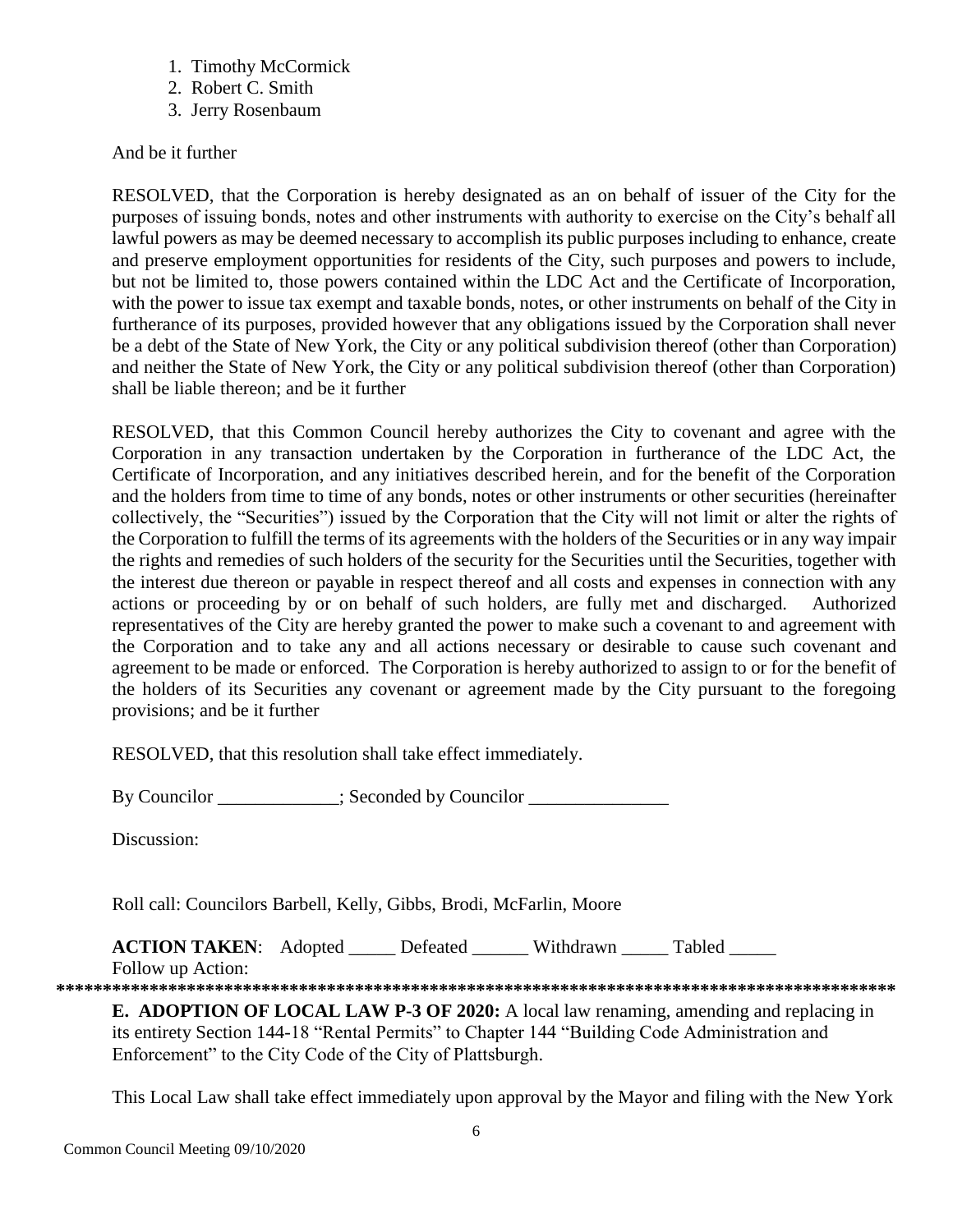Secretary of State. The entire text of which has been distributed to and read by the members of the Common Council, is hereby enacted without the reading thereof and a copy of said local law is made part of the minutes of this meeting.

By Councilor \_\_\_\_\_\_\_\_\_\_\_; Seconded by Councilor \_\_\_\_\_\_\_\_\_\_\_\_\_\_\_\_\_\_\_\_\_\_\_\_\_\_\_\_\_\_\_\_

Discussion:

Roll call: Councilors Barbell, Kelly, Gibbs, Brodi, McFarlin, Moore

**ACTION TAKEN:** Adopted Defeated Withdrawn Tabled

Follow up Action:

**\*\*\*\*\*\*\*\*\*\*\*\*\*\*\*\*\*\*\*\*\*\*\*\*\*\*\*\*\*\*\*\*\*\*\*\*\*\*\*\*\*\*\*\*\*\*\*\*\*\*\*\*\*\*\*\*\*\*\*\*\*\*\*\*\*\*\*\*\*\*\*\*\*\*\*\*\*\*\*\*\*\*\*\*\*\*\*\*\*\***

**F.** Whereas, the Plattsburgh Finance Department handles collection of City Utility Service payments for both the Municipal Lighting and the Water and Sewer and Refuse Departments.

Whereas, the Finance Department has 13,798 current utility services (water, sewer, electricity, refuse) customer accounts that require collection of payments; and,

Whereas, the Finance Department has implemented a no-fee autopay and recurring payments system to remove the monthly bill directly from customer bank accounts on the bill due date, has implemented online payments by one-time direct debit for an \$.80 fee and credit card payments for a \$1.00 or 2.25% fee (whichever is more), and permits customers to send payment checks directly to the payments provider % City of Plattsburgh, Department of Finance, PO Box 5641, Hicksville, NY 11802-5641, and,

Whereas, all these methods of payments are industry standard and state-of-the-art and are all designed to reduce the number of in-person bill transactions required to be processed by department staff;

Therefore, It is Resolved: That, as of January 1, 2021,

- in person utility payments will no longer be paid at the finance department office;
- the Drop Box on Trinity Park will be closed; and,
- Customers who send checks for payment to the city finance department must mail check payments to % City of Plattsburgh, Department of Finance, PO Box 5641, Hicksville, NY, 11802-5641 and include the utility bill coupon to be successfully processed.

Be It Further Resolved that customers may continue to use the following options to make utility bill payments:

- No processing fee auto-pay or recurring automatic receipt of your payment that will be deducted directly from customer bank account on the bill due date each month, or direct mail to the address on a customer's utility bill return envelope - City of Plattsburgh, Department of Finance, PO Box 5641, Hicksville, NY, 11802-5641
- Online processing Fee-based payments by e-Check debit to a customer's bank account for a fee of \$0.80 or credit card payments online for a fee of \$1.00 or 2.25% of utility bill, whichever is more

And, Be It Further Resolved that, the finance Department will coordinate with the Municipal Lighting and Water and Sewer and Refuse Departments to mail with the next Utility Services Bill, a flyer that will notify all customers about the elimination of in person payments, removal of the drop box and direct